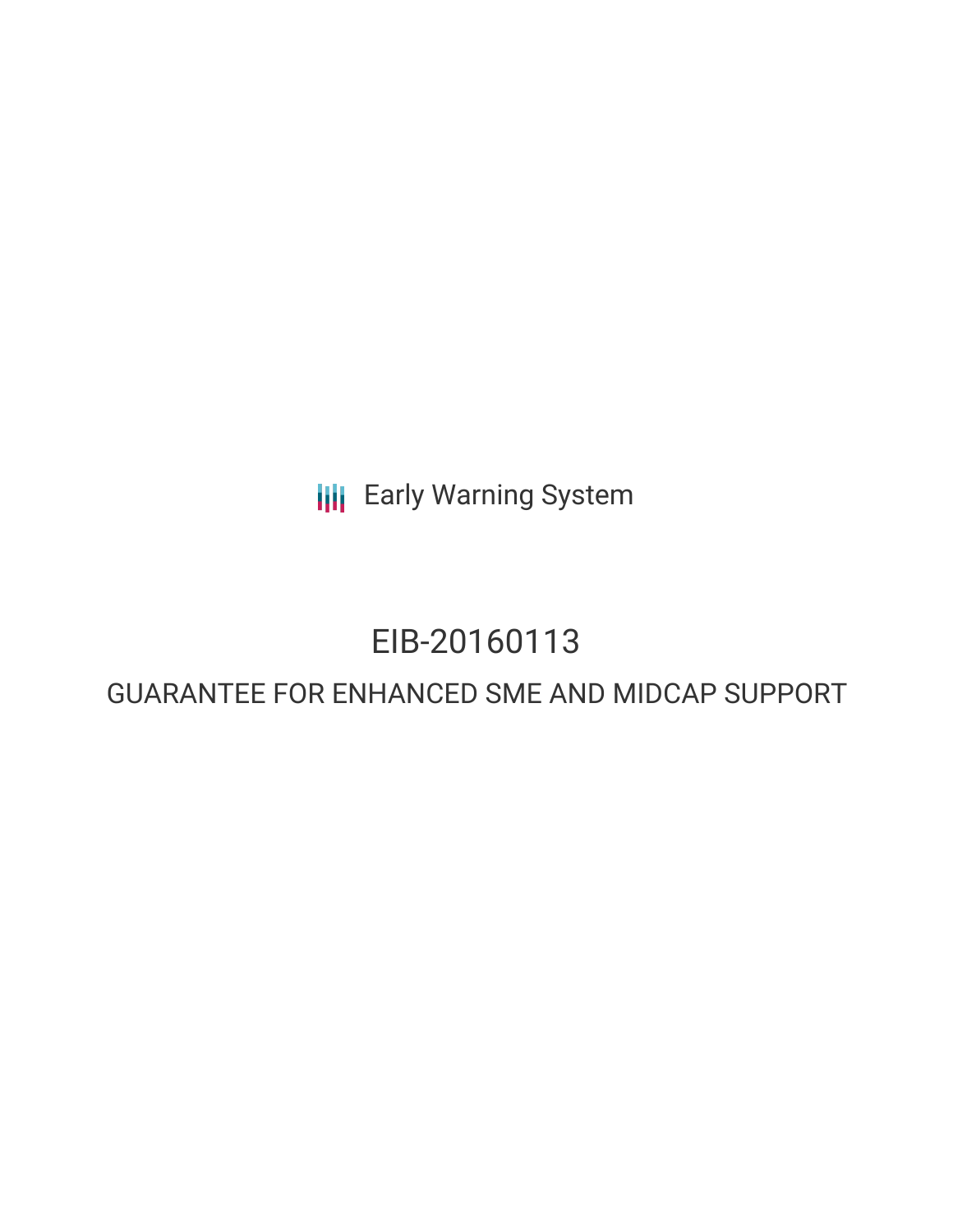

### **Quick Facts**

| <b>Countries</b>               | Spain                                |
|--------------------------------|--------------------------------------|
| <b>Financial Institutions</b>  | European Investment Bank (EIB)       |
| <b>Status</b>                  | Approved                             |
| <b>Bank Risk Rating</b>        | U                                    |
| <b>Voting Date</b>             | 2016-06-16                           |
| <b>Borrower</b>                | Banco Bilbao Vizcaya Argentaria S.A. |
| <b>Sectors</b>                 | Finance                              |
| <b>Investment Type(s)</b>      | Loan                                 |
| <b>Investment Amount (USD)</b> | \$146.37 million                     |
| <b>Project Cost (USD)</b>      | \$292.75 million                     |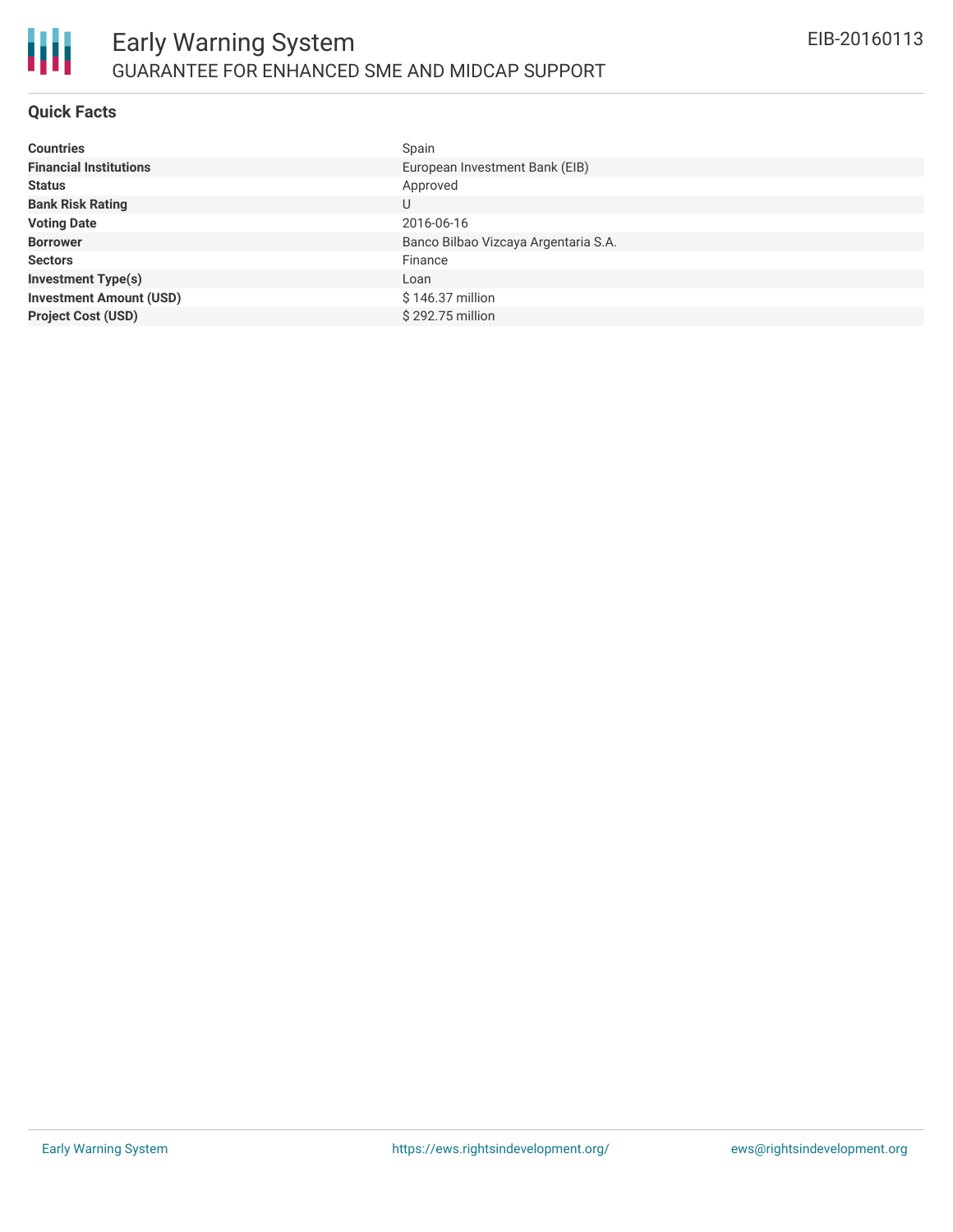

# **Project Description**

This project provides financing to Banco Bilbao Vizcaya Argentaria in order to support new lending to granular small and medium-sized enterprises and mid-caps.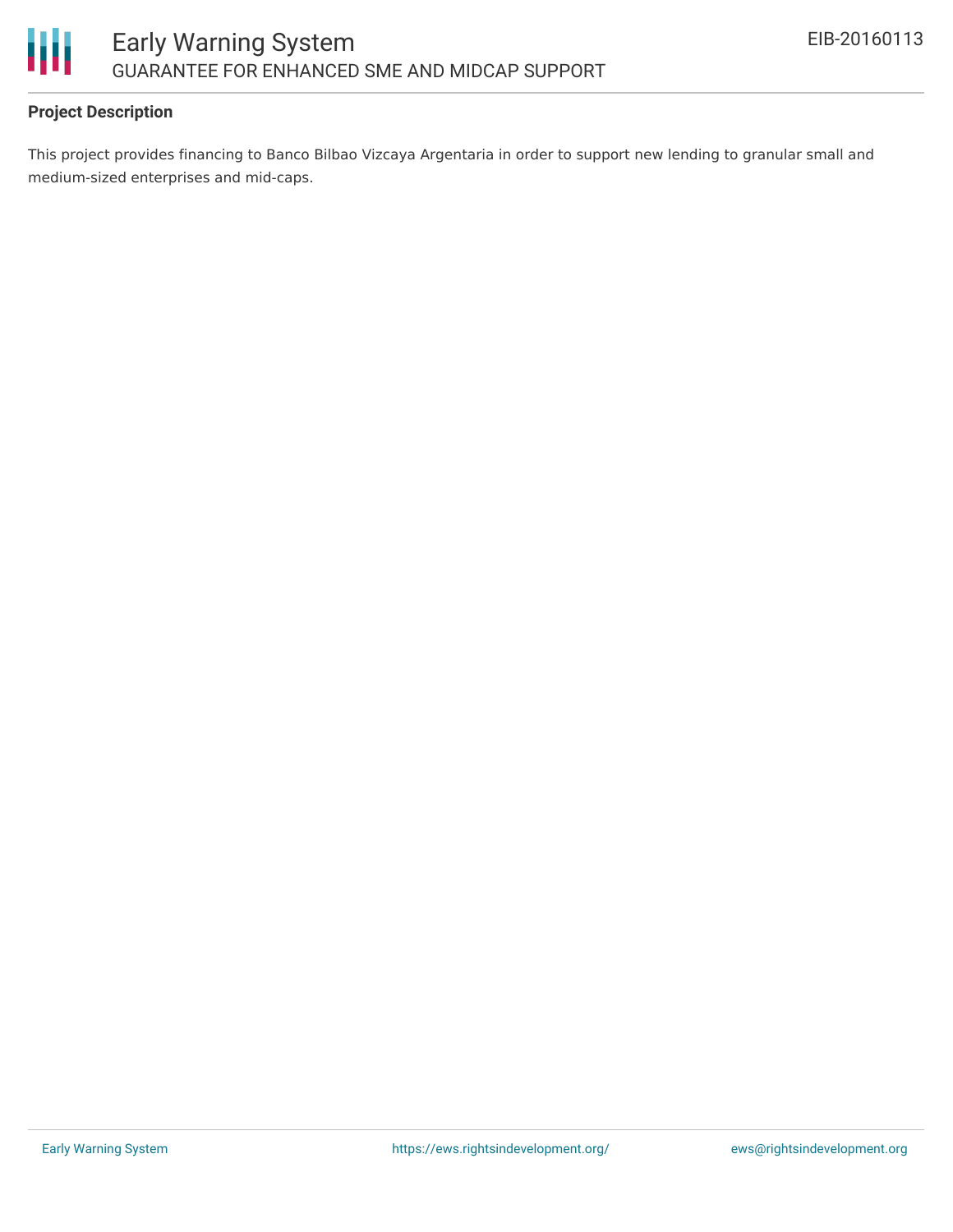

# **Investment Description**

European Investment Bank (EIB)